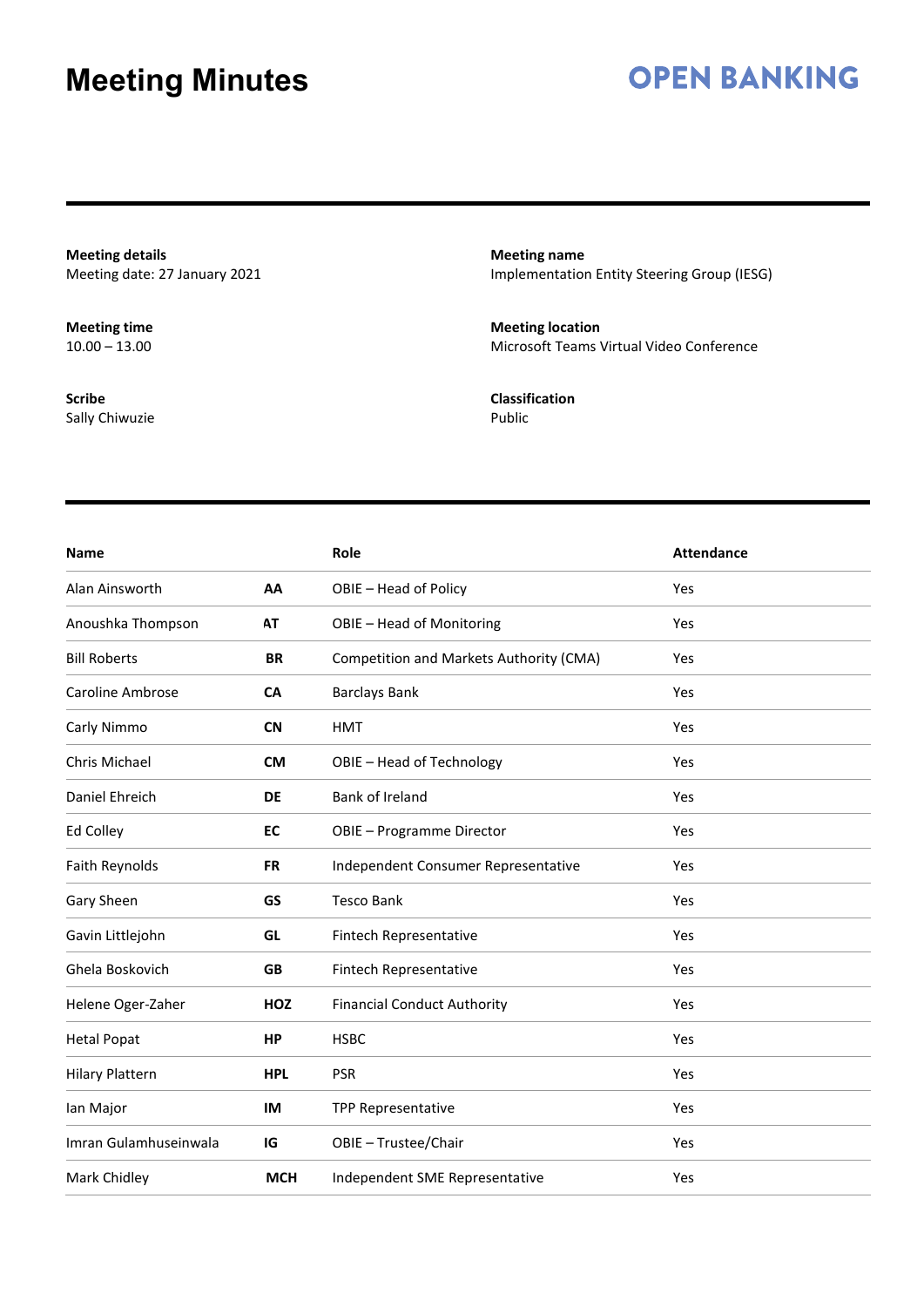# **OPEN BANKING**

| Matt Cox                 | <b>MC</b>  | Nationwide                          | <b>Yes</b> |
|--------------------------|------------|-------------------------------------|------------|
| Nicola Patricia McCleery | <b>NPM</b> | Danske Bank                         | Yes        |
| Phillip Mind             | <b>PM</b>  | <b>UK Finance</b>                   | Yes        |
| <b>Richard Mould</b>     | RM         | OBIE (Guest)                        | Yes        |
| <b>Richard Newman</b>    | <b>RN</b>  | OBIE – Chief of Staff               | Yes        |
| <b>Robert White</b>      | <b>RW</b>  | Santander                           | Yes        |
| Roy Hutton               | <b>RH</b>  | <b>Allied Irish Bank</b>            | Yes        |
| Sally Chiwuzie           | <b>SC</b>  | <b>OBIE IESG Secretariat</b>        | <b>Yes</b> |
| <b>Thaer Sabri</b>       | ΤS         | <b>Electronic Money Association</b> | Yes        |

### **Apologies**

| <b>Name</b>            |            | Role                             | <b>Delegate</b>           |  |  |
|------------------------|------------|----------------------------------|---------------------------|--|--|
| Daniel Globerson       | DG         | NatWest Group                    | Stephen Wright (SW)       |  |  |
| <b>Hilary Plattern</b> | <b>HPL</b> | <b>PSR</b>                       | N/A                       |  |  |
| Simon McDougall        | <b>SMD</b> | Information Commissioners Office | Jenny Vega Destello (JVD) |  |  |
| Stephen Smith          | SS         | Lloyds Banking Group             | Richard Rous (RR)         |  |  |

#### **No. Agenda item**

#### **1.a – 1.b HOUSEKEEPING: MINUTES AND ACTION LOG**

- 1.1. **IG** welcomed IESG members to the Microsoft Teams virtual video conference.
- 1.2. **IG** referred IESG members to the new template which has been used partially through the pack, explaining that there will be more changes to the pack for the February IESG. **IG** also asked IESG members to note that the pack was distributed 5 working days in advance, **IG** thanked **SC** for the effort put in to ensure that happened.
- 1.3. **IG** introduced the new Head of Monitoring Anoushka Thompson (**AT**), who introduced herself to IESG members.
- 1.4. **IG** informed IESG members that feedback was received by **FR** on the minutes, and revisions have been made. On this basis, **IG** approved the minutes for the December IESG.

#### *APPROVAL – IESG\_APR\_LOG\_089 – December IESG Minutes - IG approved the minutes from the December IESG.*

- 1.5. **IG** referred IESG members to the open actions on slide 22.
- 1.6. With regard to action #478 *(KPI Dashboards – The various ways of measuring API availability to be discussed internally*  within OBIE, taken to PMG and brought back to IESG in January 2021), **IG** explained that it will be discussed at IESG, however, it is important that it is presented at PMG and TDA first. **EC** stated that he was unable to prepare a paper ahead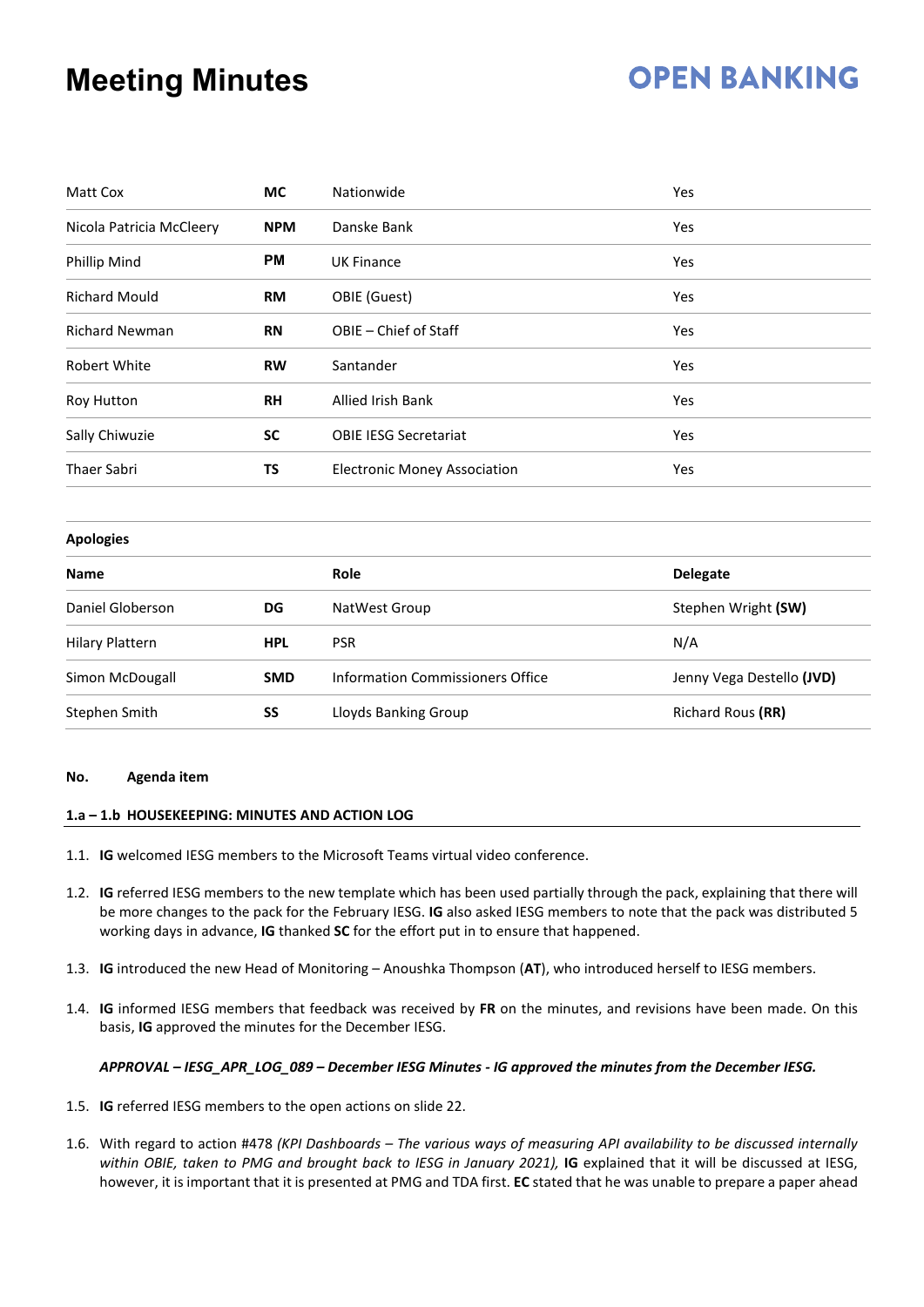# **OPEN BANKING**

of the PMG that preceded the January IESG. EC added that the next PMG is on 16 February 2021. IG asked for this action to be carried over to February.

- 1.7. With regard to action #479 *((A2(c)(ii) Timely-Provision/High-Frequency MI Requirements for ASPSPs – A cost impact analysis to be prepared by the CMA9 detailing the complications of the architecture and resources required. An agenda item detailing a cost impact of the as-is state MI to be added to the December bilaterals. This should be brought back to IESG in December 2020 or January 2021)*, **IG** explained that this is led by **CM** and the letter which is due to go to the CMA9 is not yet ready. **CM** agreed, adding that there have been a number of discussions over the last couple of months, but it is not yet ready to be seen by IESG. **IG** looked forward to progress.
- 1.8. With regard to actions #480 *((A2(b)(iii): Evaluation of Efficacy of Consent and Access Dashboards - AA and MW to amend the wording of the recommendations taking into account the contributions from IESG. Once sent, IESG members to put forward written stakeholder representations based on the revised recommendations that are sent out. IG to then consider for approval either ahead of IESG (if feedback is minor) or at the January 2021 IESG for discussion if feedback is significant)*, #481 *(ASPSP MI Specification v3.1.7 – CM to take this for TDA approval first and bring back to IESG in January 2021 for approval)* and #482 *(Sweeping and VRP Consultation Update - IG / AA to discuss the risks that are associated with VRPs with the FCA. This should be covered in the VRP/Sweeping paper, together with next steps (for decision) and shared with IESG)*, IG explained that these are covered in agenda items 2.b, 2.d and 2.c respectively.
- 1.9. **IG** informed IESG members of an AOB item from **BR** this will be an update on the future of OBIE. **IG** was happy to take any other AOB requests. There were none.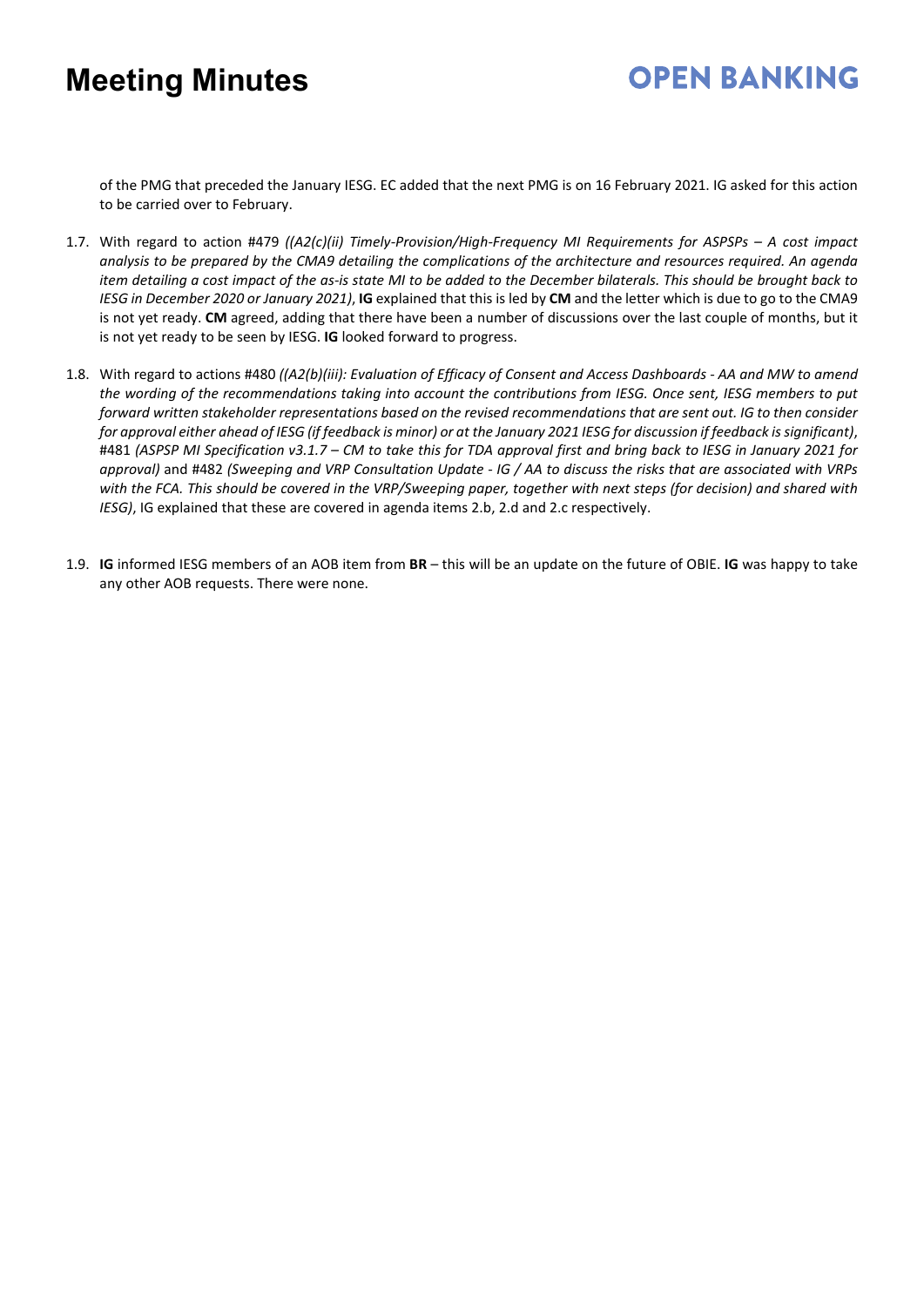# **OPEN BANKING**

### **ACTIONS**

| <b>Action Number</b> | <b>Date Raised</b> | <b>Owner</b> | <b>Description</b>                                                                                                                                                                                                                                                                                                                                                                                                                                                                                | <b>Notes</b>                                                                                                                                                                                                                                                                                                                                                                                                                                                            | <b>Target Date</b> | <b>Status</b> | <b>Date Closed</b> |
|----------------------|--------------------|--------------|---------------------------------------------------------------------------------------------------------------------------------------------------------------------------------------------------------------------------------------------------------------------------------------------------------------------------------------------------------------------------------------------------------------------------------------------------------------------------------------------------|-------------------------------------------------------------------------------------------------------------------------------------------------------------------------------------------------------------------------------------------------------------------------------------------------------------------------------------------------------------------------------------------------------------------------------------------------------------------------|--------------------|---------------|--------------------|
| IESG_2020_301_478    | 25/11/2020         | EC           | KPI Dashboards - The various ways of<br>measuring API availability to be discussed<br>internally within OBIE, taken to PMG and<br>brought back to IESG in January 2021.                                                                                                                                                                                                                                                                                                                           | Update 19/01 - An internal document has been drafted and<br>will be shared with PMG and TDA, after which it will be brought<br>to IESG in Feb 2021. Carry forward.<br>Update 09/12 - carry forward to the January IESG.                                                                                                                                                                                                                                                 | 24/02/2021         | Open          |                    |
| IESG_2020_301_479    | 25/11/2020         | EC/DF        | A2(c)(ii) Timely-Provision/High-Frequency<br>MI Requirements for ASPSPs - A cost impact<br>analysis to be prepared by the CMA9<br>detailing the complications of the<br>architecture and resources required. An<br>agenda item detailing a cost impact of the as-<br>is state MI to be added to the December<br>bilaterals. This should be brought back to<br>IESG in December 2020 or January 2021.                                                                                              | Update 19/01 - Impact Assessments have been completed by<br>the CMA9 and on this basis, and further feedback, IG has<br>written to the CMA9 to confirm requirements. OBIE is<br>progressing with the evaluation of a range of options to be<br>brought to IESG in March 2021<br>Update 14/12 - Carry forward to January IESG.<br>Update 11/12 - OBIE expecting further information during the<br>bilaterals. Verbal update to be provided at IESG. Propose to<br>close. | 25/03/2021         | Open          |                    |
| IESG 2020 301 480    | 17/12/2020         | AA           | A2(b)(iii): Evaluation of Efficacy of Consent<br>and Access Dashboards - AA and MW to<br>amend the wording of the recommendations<br>taking into account the contributions from<br>IESG. Once sent, IESG members to put<br>forward written stakeholder representations<br>based on the revised recommendations that<br>are sent out. IG to then consider for approval<br>either ahead of IESG (if feedback is minor) or<br>at the January 2021 IESG for discussion if<br>feedback is significant. | Update 27/01 - Closure agreed.<br>Update 19/01 - This is covered in agenda item 2.b of the pack.<br>Propose to close.<br>Update 11/01 - Feedback collated and internal meeting<br>scheduled for 12/01 to discuss next steps.                                                                                                                                                                                                                                            | 27/01/2021         | Closed        |                    |
| IESG 2020 301 481    | 17/12/2020         | <b>CM</b>    | ASPSP MI Specification v3.1.7 - CM to take<br>this for TDA approval first and bring back to<br>IESG in January 2021 for approval.                                                                                                                                                                                                                                                                                                                                                                 | Update 19/01 - This is covered in agenda 2.d of the pack.<br>Propose to close.                                                                                                                                                                                                                                                                                                                                                                                          | 27/01/2021         |               |                    |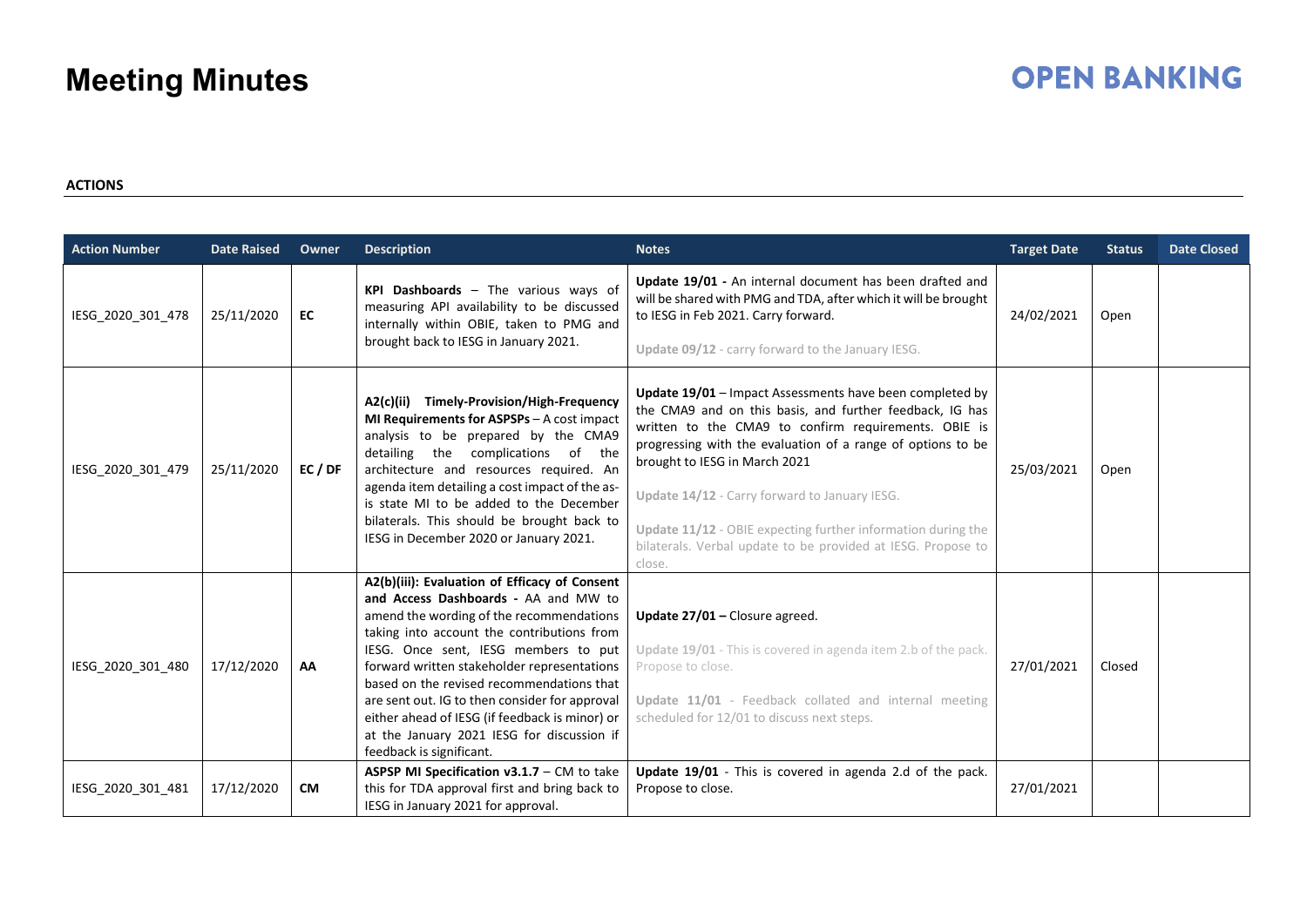# **OPEN BANKING**

|                   |            |    |                                                                                                                                                                                                                                                | Update 06/01 - This decision paper was presented at TDA on<br>06/01, TDA will vote this week commencing 11/01, a decision<br>is expected ahead of the January IESG. |            |  |
|-------------------|------------|----|------------------------------------------------------------------------------------------------------------------------------------------------------------------------------------------------------------------------------------------------|---------------------------------------------------------------------------------------------------------------------------------------------------------------------|------------|--|
| IESG 2020 301 481 | 17/12/2020 | AA | Sweeping and VRP Consultation Update - IG<br>/ AA to discuss the risks that are associated<br>with VRPs with the FCA. This should be<br>covered in the VRP/Sweeping paper,<br>together with next steps (for decision) and<br>shared with IESG. | <b>Update 19/01</b> - This is covered in agenda item 2.c. Discussions<br>with the FCA are ongoing. Propose to close.                                                | 27/01/2021 |  |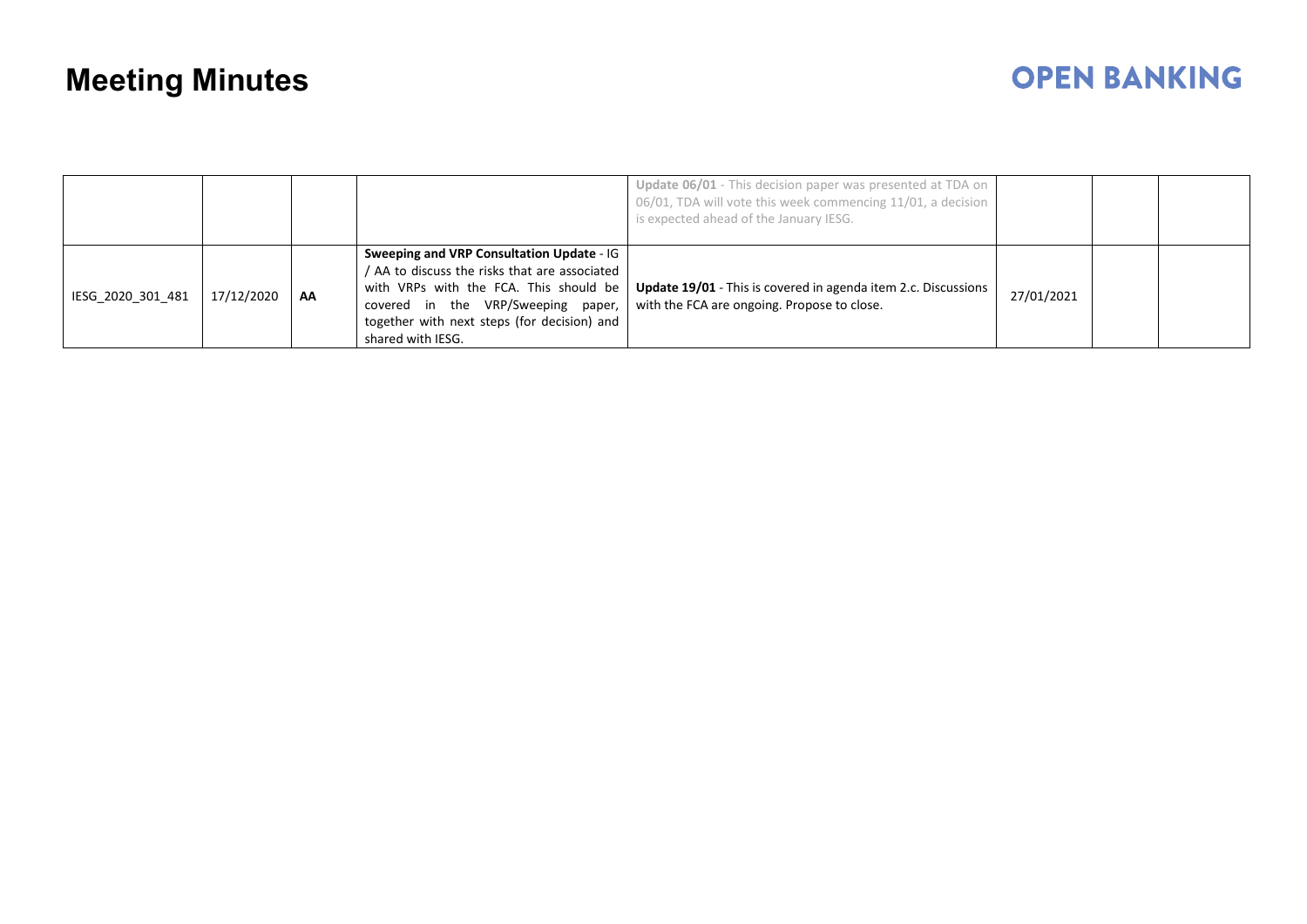### **OPEN BANKING**

#### **1.c PROGRAMME UPDATE**

- *1.c.i OBIE STATUS REPORT*
- 1.10. **IG** moved IESG members on to the programme update on slide 22, inviting **EC** to give updates, specifically on the red RAG statuses.
- 1.11. **EC** explained that the red status is mostly due to the CEF final report, which was due in December 2020, but was missed and will now go to EAG in February. EC also mentioned that the work was primarily delayed due to the need to support participants through the eIDAS changes at the end of last year. EC added that the CEF is currently going through governance processes.
- 1.12. EC stated that since the previous report, the second consultation stage for sweeping has commenced (this is an agenda item for discussion).
- 1.13. Referring back to eIDAS, **EC** stated that all changes were implemented and there has been almost zero impact to TPPs and ASPSPs and limited impact to customers. **IG** was grateful to **EC** and the team for managing that.
- 1.14. **MC** questioned the key update regarding high frequency MI, wanting to know where the team is in the process and what, if anything has commenced.
- 1.15. **CM** explained that the work to look at the requirements for high frequency reporting is still in progress. **CM** stated that the team has been challenged to seek clarification from the Trustee on the ask that is driving this. **CM** stated that once the Trustee has confirmed this, evaluation of the options available to meet those requirements can continue. **CM** stated that OBIE is also providing a platform internally that can consume data – the OBIE Enhanced Solution Design. **MC** asked why build has started if the governance is not clear. **EC** explained that the governance on this was presented at either the October or November 2020 IESG. **EC** stated that the solution would be used regardless of the outcome. **MC** was still struggling to reconcile the governance process – there are requirements, representations have been made on value, cost, etc. **MC** wanted to understand how this was adhered to. **EC** stated that the solution was presented and endorsed and that only a subset of that is the high frequency MI which is the final piece under consideration.
- 1.16. **RH** stated that representations were made by the CMA9 as to the build and cost, but the position is unclear. **EC** stated that this Enhanced Solution Design is not specific to the high frequency MI as it will reduce manual work and costs for all MI reporting and ingest data from TPPs.
- 1.17. **IG** could see that clarity is required and this would be included in the letter. **IG** stated that the current scope could be clearer. **IG** added that consuming the data MI in a more efficient manner is not in dispute, the new MI data items - high frequency data items is what is in contention.
- 1.18. **MCH** had a personal concern stating that the CEF should be a fundamental plank of the Roadmap. **MCH** was disappointed that this was causing the programme to go red as it was raised at every stage of this Roadmap
- 1.19. **IG** explained that it is a priority for the team, hence the red status and the team are doing their best to rectify that. **MCH** agreed.

*ACTION – IESG\_2020\_301\_483 - CM to clarify the scope of high frequency MI. Due Date – 25 February 2021.* 

#### *1.c.ii CMA9 IMPLEMENTATION UPDATE*

1.20. **IG** moved IESG members on to the implementation summary on slide 25 where **EC** gave a brief overview.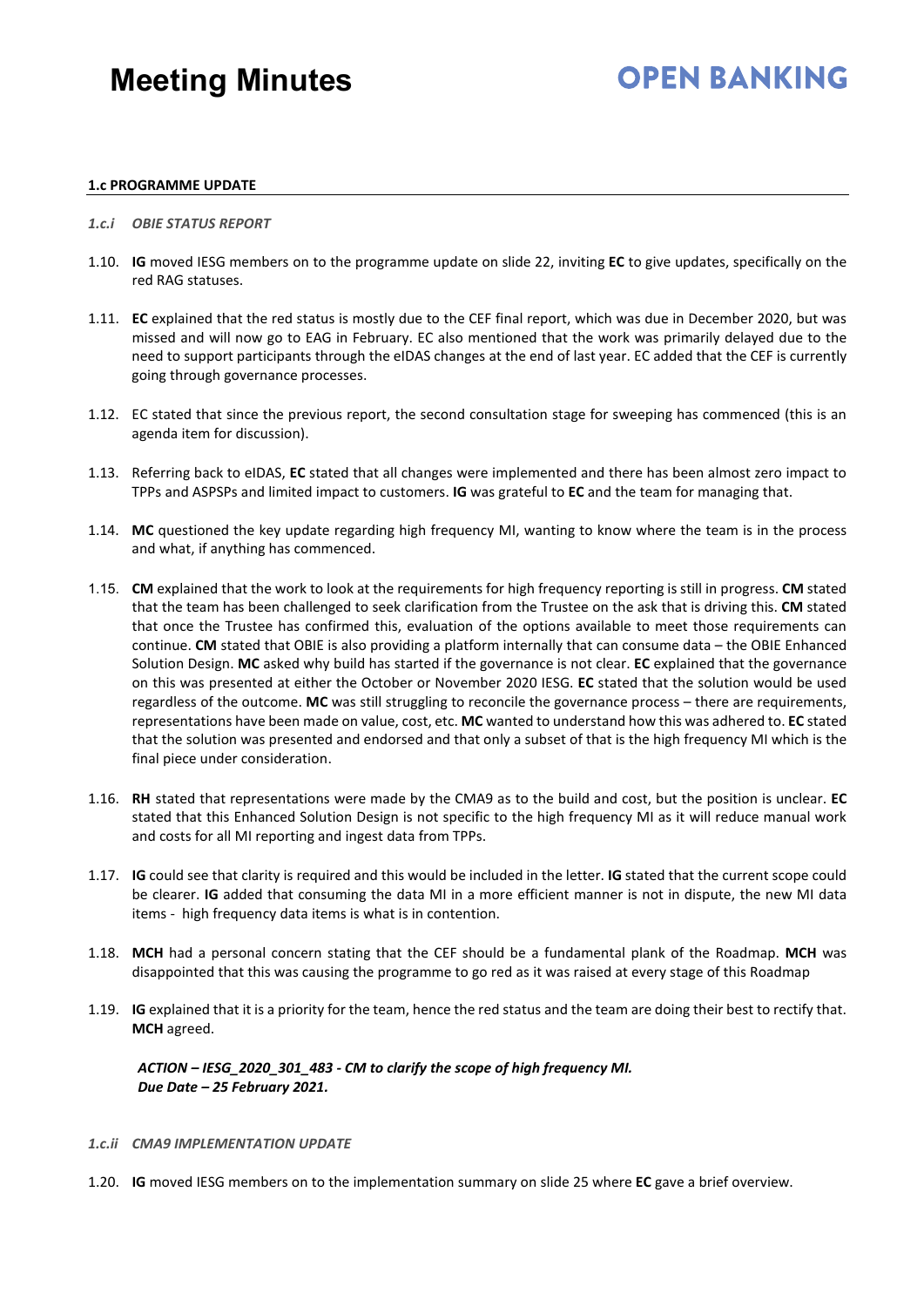## **OPEN BANKING**

1.21. **IG** opened the floor to comments and questions. There were none.

#### *1.c.iii CMA9 CERTIFICATION UPDATE*

- 1.22. **IG** moved on to the conformance dashboard on slide 26 and invited **AT** to give an update.
- 1.23. **AT** stated that this is the first time the team would be reporting on 3.1.6 (uplift from 3.1.5) and already have 3 (three) firms that are conformant to the new standard across all 3 services (AIS, PIS and CBPII). AT stated that the 4th firm is conformant for AIS and CBPII however they have requested for some feature enhancements to the conformance tool as it does current does not support their configuration for PIS).
- 1.24. **AT** stated that there is a target date for achieving conformance for most other firms and there has been good progress since the slide was prepared. **AT** also added that a resolution has been agreed with Barclays in relation to the CEG non-conformance and the team are working with the firm to agree timelines which are expected to be confirmed shortly.
- 1.25. **IG** added that Danske has gone blue since last month and thanked them.
- *1.c.iv. Performance Improvement Plans (PIPs) Dashboard*
- 1.26. **IG** moved on to slide 27 noting a lot of blue status.
- 1.27. **AT** confirmed the column headers, stating that the formatting would be corrected with **SC** ahead of the next pack in February.
- 1.28. **AT** confirmed that there are 10 areas where actions have now been completed and the team are monitoring the impact of the actions over a 3 (three) month period, the remaining actions are on track to be completed by or some are even ahead of the due dates. **AT** added that M+S is now considered to be closed after the 3 (three) month monitoring period.
- 1.29. **AT** noted that actions are well underway to being completed and the team are monitoring the response of the actions over the next 3 months.
- 1.30. **IG** thanked all for constructive work and ethic.

#### *1.c.v KPI DASHBOARD*

- 1.31. **IG** moved the agenda on to the KPI dashboard on slide 28 stating that with the service protection period it was always expected to improve, and this takes the figure over 99% availability. **EC** concurred.
- 1.32. **EC** stated that there are regular account and fraud strategy group sessions but not sure of attendance. **IG** expressed a desire to be kept abreast of updates.
- 1.33. **EC** stated that participant tickets with the CMA9 had started to decrease and good progress is noted. **EC** opened to questions from the floor.
- 1.34. **GL** was pleased that the technology conformance is becoming more stable, consistent and there is high availability, with response times also improving.

### **2.a A12 - TPP Side Customer Side Protection** *(Noting)*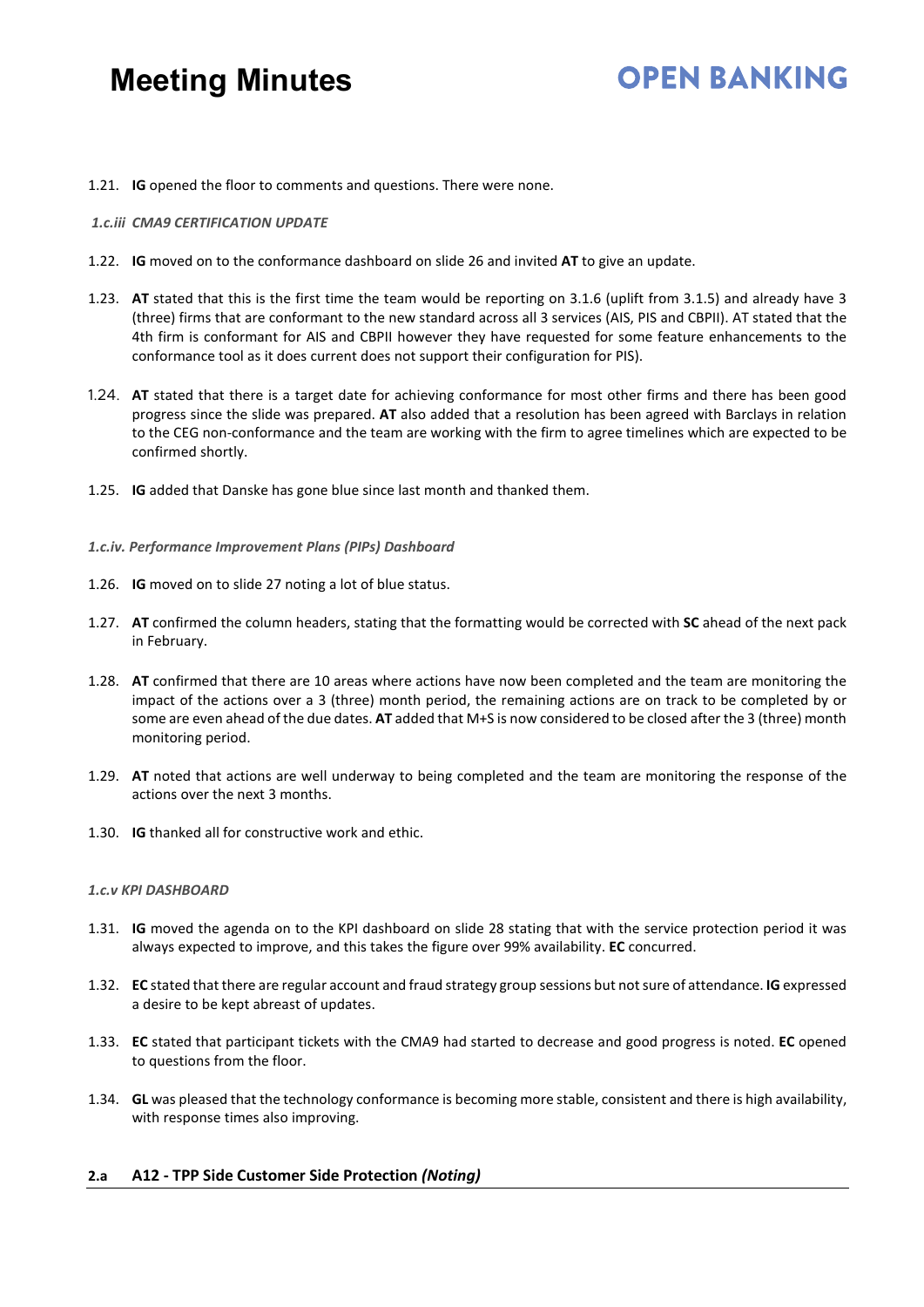### **OPEN BANKING**

- 2.1. **IG** turned to 2.a on slide 29, stating that this is an update on the A12 TPP side customer protection.
- 2.2. **AA** did not plan to talk through the first two points as they are covered in A2(b)(iii) dashboards.
- 2.3. As requested at previous IESG meetings, **AA** confirmed that an EAG has been set up to discuss an approach for taking this forward. **AA** explained further that another difficulty is that due to the potentially wide-ranging nature of this, the case for a code needs to be made to TPPs and it has to be something substantive that they can get their heads around.
- 2.4. **IG** stated that there is a lot going on in that piece and was happy to see that the fraud issues are not getting lost. **IG** stated that the Order makes demands of the CMA9 and not the TPPs and the OBIE cannot overstep its mandate in the area of a code.
- 2.5. **AA** explained that the team will be consulting widely on this as the idea is to come up with a tangible approach to ensure there is appetite behind it from stakeholders.
- 2.6. **TS** stated that the EMA's comments have been made in writing and the general point is that given that some of the guidance interacts with regulatory rules, all parties involved should be speaking with one voice and not trying to oppose each other.
- 2.7. **IG** stated that fraud aspects, for example, were put in guidance.
- 2.8. **CA** stated that the context is right, and everyone recognises the importance of the fraud point but thought there were more specific things that TPP's could choose to do to help solve end point fraud.
- 2.9. **IG** stated that it is work in progress and encouraged the team to note **CA**'s points here around fraud.
- 2.10. **GL** would like to see this invaluable work fed into regulatory authorities. GL stated that TPPs are regulated and responsible actors and their focus would always be to do the right thing.
- 2.11. **IG** stated that the OBIE has no power over TPPs but the work being done here will highlight what is best for the integrity and credibility of the TPPs.
- 2.12. **IG** thanked **AA** and the team for the hard work and stated that he expected an update after the EAG in the February IESG, adding that the intention is to close this off by March 2021.

### **2.b A2(b)(iii): Trustee Letter to CMA regarding dashboards review**

- 2.13. **IG** introduced slide 40, which is the Trustee letter to the CMA regarding dashboards review.
- 2.14. **IG** explained that following the presentation of the A2(b)(iii) dashboards review for approval at the December IESG, the team took feedback on board and held it open for stakeholder representations which gave the Trustee the confidence to write the letter. **IG** stated that recommendations from the OBIE were taken, converted into actions and sent to the CMA.
- 2.15. **IG** did not think this had been too contentious. **IG** assured the IESG members that the team went back individually to those who had provided written stakeholder feedback and the information he had received was that most open questions were closed off.
- 2.16. **IG** stated that the action is now on the OBIE to incorporate the work on the dashboards in the standards. **IG** added that these are best practice as opposed to mandatory actions and these actions also endorse some activities going on elsewhere in the Roadmap, e.g. P2.
- 2.17. On this basis, **IG** was happy to incorporate these as Trustee actions on A2(b)(iii).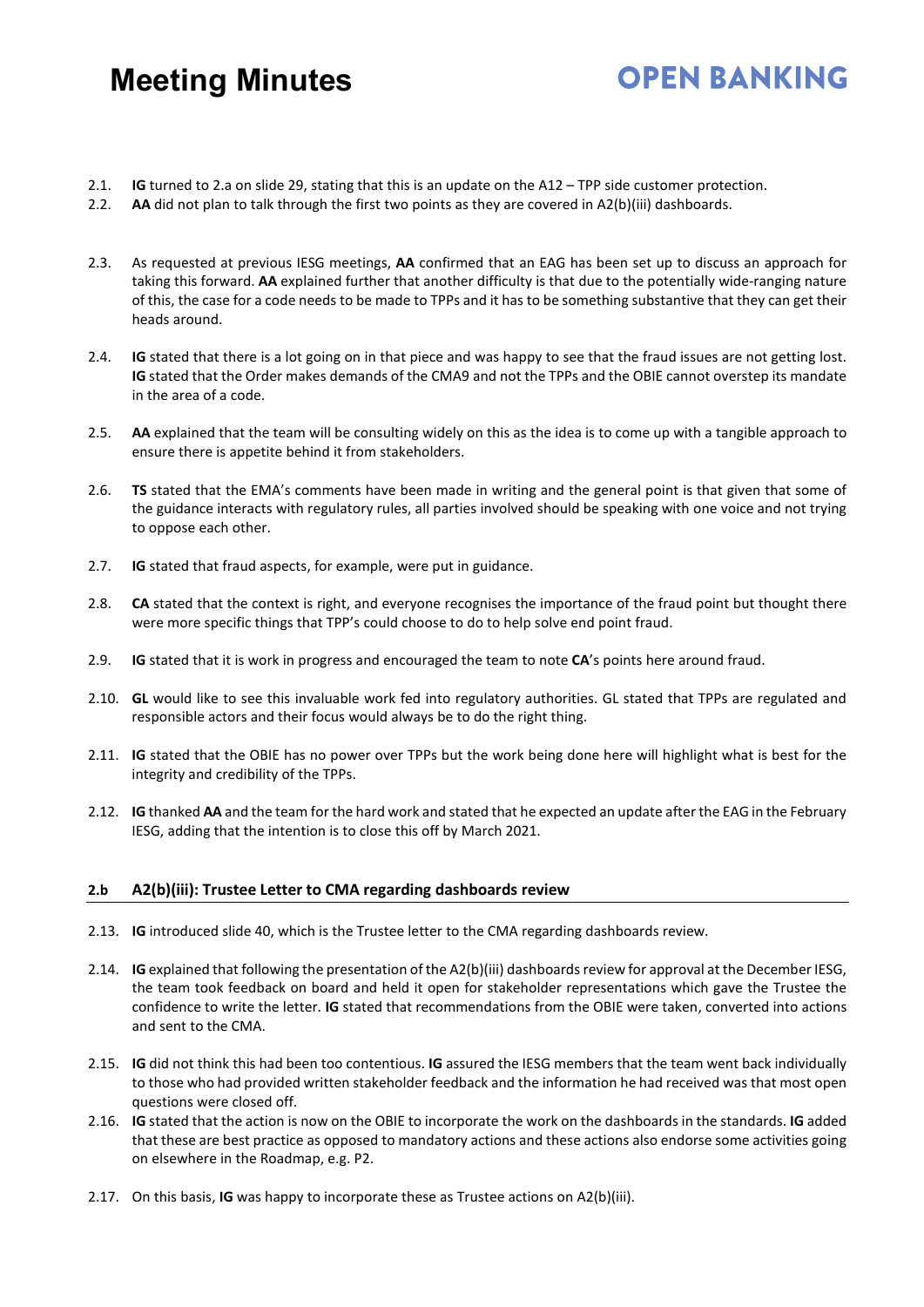### **OPEN BANKING**

2.18. There were no objections.

*APPROVAL – IESG\_APR\_LOG\_090 - A2(b)(iii) dashboards review - The Implementation Trustee has now finalised and agreed his decision regarding OBIE's recommendations for Roadmap item A2(b)(iii) dashboards review. The actions which were shared with the CMA can now be included for implementation.* 

#### **2.c Sweeping and VRP Consultation Process Update (Discussion)**

- 2.19. **AA** introduced slide 54 an update on Sweeping and VRP Consultation Process.
- 2.20. **AA** advised IESG members that there is an upcoming webinar on 02 February 2021 to explain the changes made to the consultation document. AA explained that the term 'OBIE response' being issued is because the team is not yet in a position to make representations to the Trustee. **AA** stated that the expectation is to come back with a further update at the March IESG.
- 2.21. With regard to consumer protection, **AA** stated that this has come up in sweeping, and more generally in VRPs. **AA** expected that the team would be able to give a further update on this at the next IESG in February 2021.

2.22.

- 2.23. **IG** highlighted that sweeping is an important outcome of the Order and it is important for the team to get it right.
- 2.24. **AA** stated that the core question that the sweeping evaluation document is designed to address is how to most effectively enable sweeping in the UK.
- 2.25. **AA** explained that there was a distinction between VRP for Sweeping risks and Sweeping risks (irrespective of the payment method used). **AA** added that this is being explored with the FCA. **AA** stated that there have been discussions around the impact on consumers, adding that the proposed definition has been amended.
- 2.26. **AA** opened for questions and feedback.
- 2.27. **GS** stated that is no secret that Tesco is interested in the role of Open Banking payments as it might affect their business. **GS** stated that Tesco want to explore how best to use VRPs and how to make this work for all parties involved. **IG** stated that VRPs for non sweeping use cases will not be made mandatory under the Order.
- 2.28. **MCH** was pleased to hear about the work being done by OBIE and the FCA. **MCH** was concerned about the timing of the consultation, stating that their conclusions will come in after 12 February which makes it hard to take into consideration.
- 2.1. AA stated that this document would not be available to help with the consultation and asked **MCH** to think about credit as a specific use case. **AA** also encouraged **MCH** to be specific about consumer risks and the actor – whether the credit provider, the AISP/PISP or the regulated payment provider – responsible for those risks.
- 2.2. **IG** stressed the importance of staying within the remit of the Order.
- 2.3. **HP** echoed the comments from Tesco and FDATA, stating that VRP is a real game changer that adds real value. HP was supportive of the initiative. HP had strong concerns about the way sweeping has been presented. A one-way sweep does not deliver all the benefits to the consumer. If it is mandated under the order, HSBC would want it only for sweeps which can work both ways, i.e. two-way sweeping so that the TPP can enable the customer to receive the money back if something goes wrong .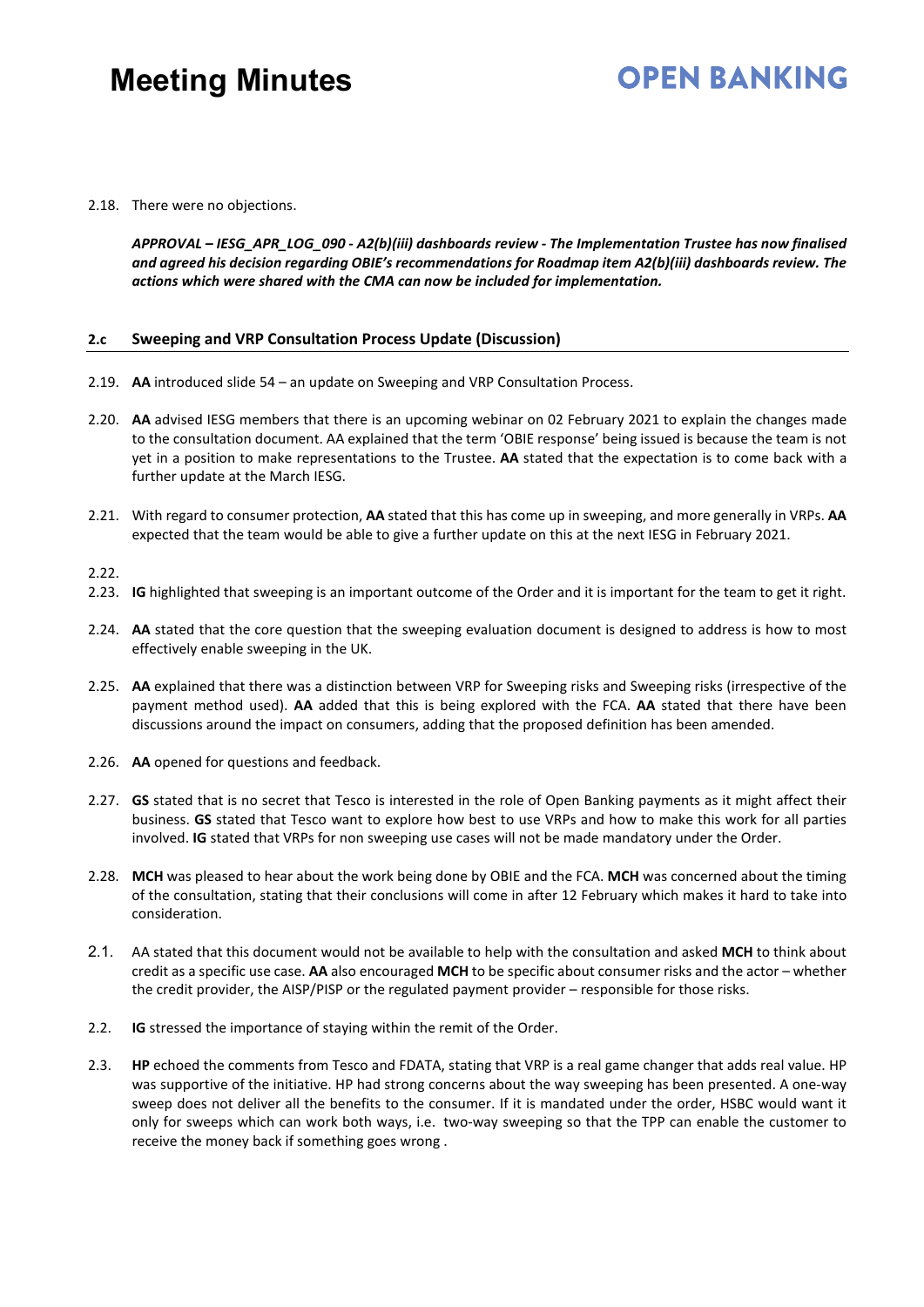2.4. **IG** asked if this should only be between accounts where AIS is possible, and as long as there are alternative mechanisms for AIS to be provided. **GL** stated that the receiving account has to be a payment account as there has to be a mechanism for ensuring that the funds can be returned.

**OPEN BANKING** 

- 2.5. **GL** added that **HP**s comments make a lot of sense. the structure of this means that receiving party needs to be a regulated payment account so need to be able to allow the traffic to go both ways.
- 2.6. **FR** and **MC** agreed with **GL**.
- 2.7. On regulatory sandbox, **AA** explained that the two-way sweeping enables the zero balance on current accounts to be maintained and then ensure it is available in other accounts. **AA** added that the consideration is how to ensure that the customer can have better rates on credit and debit balances.
- 2.8. **GL** stated that these use cases are for creating a pseudo current account and affect the same outcome and monitoring the account for when the payments arrive in the pseudo current account and then can use a different payment method so it has a range of imperfections but would still work.
- 2.9. **SW** asked if **AA** is looking at further guidance on how 3rd parties can do a CoP call.
- 2.10. **AA** stated that it was considered, and it is not specific to VRPs; there are functions that enable other sweeping mechanics to check the destination account. **AA** added that the sweeping provider – the ASPSP would be responsible for sending money.
- 2.11. FR explained that Open Banking has already facilitated unbundled overdrafts through delivery of AIS which means unbundled overdraft providers can see when funds are required and debit an account. VRPs are not required for this use case and are simply an alternative way for the provider to take repayments. FR stated that there are not enough unbundled overdraft offers in the market and this is maybe due to other market conditions rather than the availability of VRPs. Where there are unbundled overdrafts consumers pay higher rates of interest. FR explained that the other aspect is whether or not VRPs are included in the definition of continuous payment authorities; their inclusion would limit how they can be used in High Cost Short Term credit situations. If there are no regulatory limits it is a problem. FR was concerned about timelines as without FCA input, she would struggle to support this.
- 2.12. **IG** explained that he had seen some of the analysis and thought that VRPs are compelling vs things like CPAs. **FR** agreed, stating that the real benefit that VRPs offer is the control it gives customers but only where the dashboards are guaranteed.
- 2.13. **IG** asked **CM** to give some headlines about the sandbox. **CM** confirmed that there were low levels of usage and zero customer detriments reported, adding that the report would be out before IESG in March 2021 at which point it would be shared.
- 2.14. **IG** agreed to an update at the March IESG.

### **2.d ASPSP MI Specification v3.1.7 (Approval)**

- 2.15. **IG** introduced agenda item 2.d ASPSP MI Specification for approval, reminding IESG members that the request was to ensure that this has gone through TDA. **IG** explained that there were no objections from TDA members and approval was obtained on 13 January 2021.
- 2.16. **CM** explained that the MI specs had a minor set of changes clarifications and tidy up of the existing MI specs. IG did not believe these to be contentious.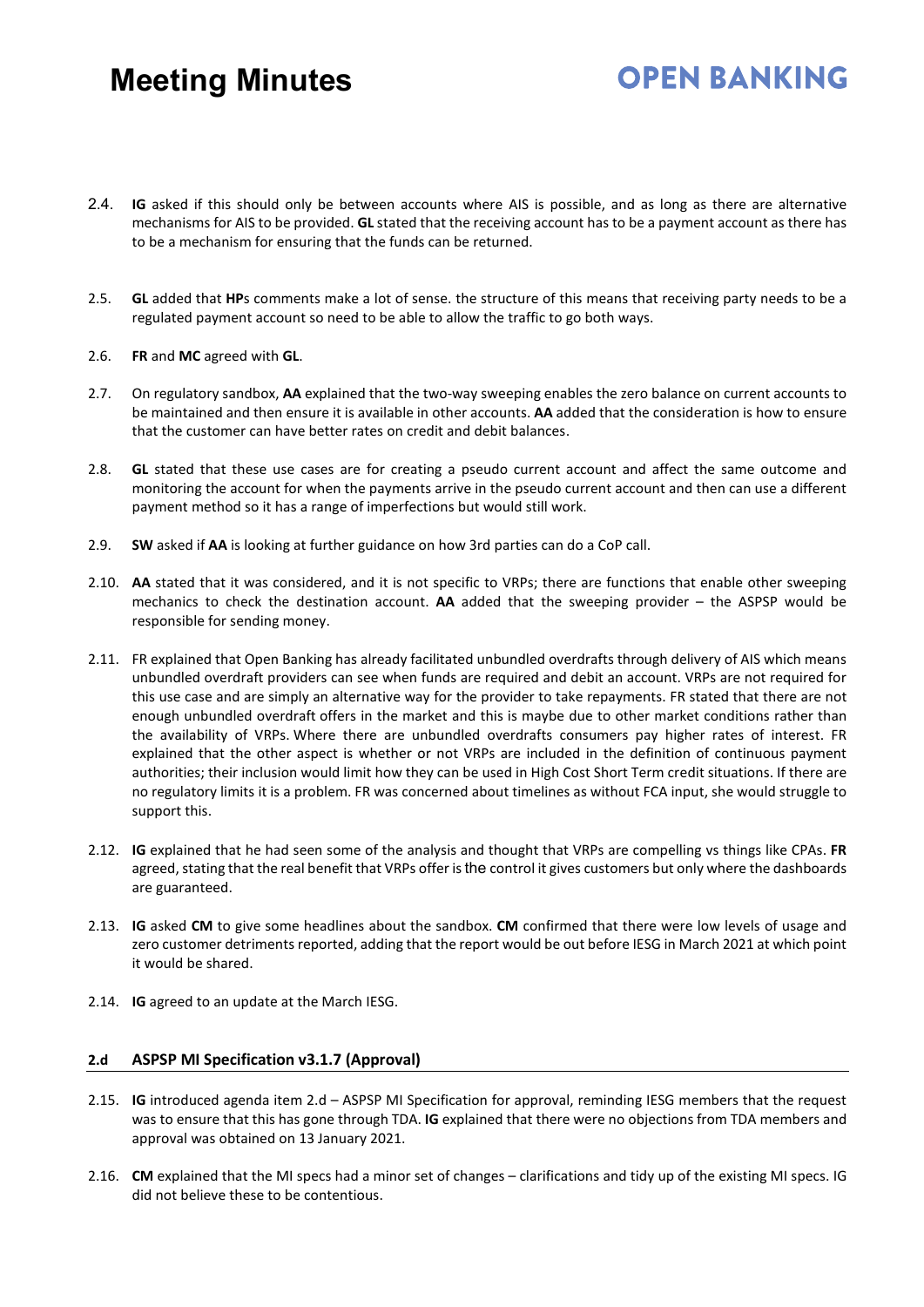# **OPEN BANKING**

2.17. **SW** asked for clarification regarding whether a new template would be made available. **CM** took an action to confirm this. **IG** confirmed that SW was not objecting to the approval. **SW** was only concerned with an update on the template.

### *ACTION - IESG\_2020\_301\_484 - CM to clarify the template specification and revert.*

### *Due Date – 27 February 2021*

- 2.18. **RR** sought clarification on implementation timelines.
- 2.19. **IG** re-confirmed a base view that there is a 6-month implementation post approval which is usually not deviated from without having a discussion. IG added that this is a minor uplift and encouraged the CMA9 to engage in the bilaterals to agree dates.

### *APPROVAL – IESG\_APR\_LOG\_091 - The Trustee agreed that the MI V3.1.7 specification can now be included for publication into the standards and for implementation.*

- 2.20. On automation of the high frequency MI (the OBIE Enhanced Solution Design), **RR** did not think that this was agreed. **MC** agreed with **RR**. **IG** stated that this would be clarified in upcoming comms.
- 2.21. **HP** had a question for **BR** all the other aspects of the Roadmap are about building the capability which is reflected in the MI and in the specific case of high frequency MI, it assumes an ongoing role for a monitor to look at that data in real time. **HP** wanted to know if there will be a body doing that work as it would be a waste of funds investing in this implementation if there is no party whose job it is to do that.
- 2.22. **IG** explained that at the moment this is done manually, and costs could be reduced with quality improved. **EC** confirmed. **IG** reiterated that this would be confirmed in upcoming communications.

*ACTION – IESG\_2020\_301\_485 - ASPSP MI Specification – CM to confirm IESG approvals with regard to the enhanced solution design.* 

*Due Date – 25 February 2021*

### **3.a AOB – The Future of OBIE (Noting)**

- 3.1 **IG** introduced an AOB item requested by **BR** on the future of OBIE.
- 3.2 **BR** stated that the [timetable](https://assets.publishing.service.gov.uk/government/uploads/system/uploads/attachment_data/file/885537/Notice_of_proposed_changes_to_the_open_banking_roadmap_-_web_publication_-_cma_gov_uk_---_May_2020_-.pdf) that the CMA agreed with the Trustee in May 2020 envisaged that, subject to final decisions regarding certain elements of the plan, the implementation work of OBIE would be complete by the end of Q1 2021. The CMA have therefore been thinking about what arrangements it would be appropriate to put in place post implementation and what process we need to adopt to take these decisions taking account in particular of:
	- **3.2.1** The UK Finance initiative to design a successor organization whose mission would be "to enable UK consumers, small businesses and corporates to benefit from a highly efficient, safe and reliable Open Data & Payments market, as well as continuing to provide a platform for UK financial institutions to meet their regulatory requirements." We anticipate receiving UK Finance's proposals, which would not extend to compliance monitoring as the CMA will be bringing forward separate proposals for this function, in late February; and
	- **3.2.2** the fact that since creating a new organization may entail variations to the Order we may be obliged to follow the review process set out in [Remedies: Guidance on the CMA's approach to the variation and termination](https://assets.publishing.service.gov.uk/government/uploads/system/uploads/attachment_data/file/453150/CMA11_Remedies_Guidance_revised_August_2015.pdf)